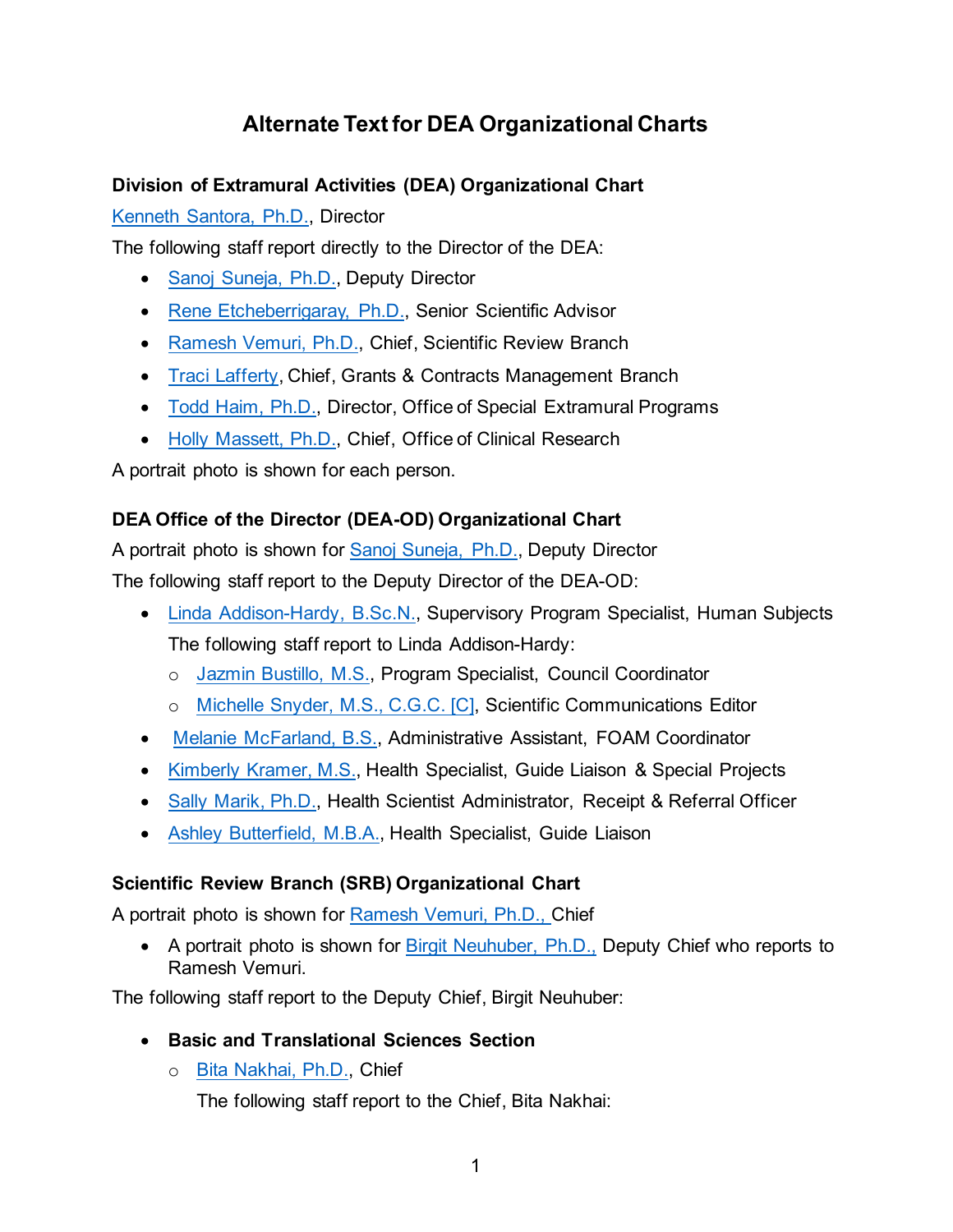- [Greg Bissonette, Ph.D.,](https://www.nia.nih.gov/about/staff/bissonette-gregory) Scientific Review Officer, Neuroscience
- [Alexander Parsadanian, Ph.D.,](https://www.nia.nih.gov/about/staff/parsadanian-alexander) Scientific Review Officer, Neuroscience & Neurobiology
- [Anita Undale, M.D., Ph.D.,](https://www.nia.nih.gov/about/staff/undale-anita) Scientific Review Officer, Immunology
- **Clinical Sciences Section** 
	- o [Isis Mikhail, M.D., M.P.H, Dr.PH.,](https://www.nia.nih.gov/about/staff/mikhail-isis) Chief

The following staff report to the Chief, Isis Mikhail:

- **[Joshua Park, Ph.D.,](https://www.nia.nih.gov/about/staff/park-joshua) Scientific Review Officer, Biochemistry, Molecular &** Cell Biology
- [Nijaguna Prasad, Ph.D.,](https://www.nia.nih.gov/about/staff/prasad-nijaguna) Scientific Review Officer, Biochemistry
- [Rajasri Roy, Ph.D., M.P.H.,](https://www.nia.nih.gov/about/staff/roy-rajasri) Scientific Review Officer, Applied Psychology & Public Health/Health Policy

#### • **Social and Behavioral Sciences Section**

o [Kimberly Firth, Ph.D.,](https://www.nia.nih.gov/about/staff/firth-kimberly) Chief

The following staff report to the Chief, Kimberly Firth:

- [Dario Dieguez, Ph.D.,](https://www.nia.nih.gov/about/staff/dieguez-dario) Scientific Review Officer, Neurobiology & Neuropharmacology
- **[Maurizio Grimaldi, M.D., Ph.D.,](https://www.nia.nih.gov/about/staff/grimaldi-maurizio) Scientific Review Officer,** Neuropharmacology & Toxicology
- [Carmen Moten, Ph.D., M.P.H.,](https://www.nia.nih.gov/about/staff/moten-carmen) Scientific Review Officer, Developmental Psychology, Health Behavior & Education
- **Office of Special Review, Information Resources and Policy** 
	- o [Birgit Neuhuber, Ph.D.,](https://www.nia.nih.gov/about/staff/neuhuber-birgit) Chief

The following staff report to the Chief, Birgit Neuhuber:

■ [Reymundo Dominguez, Ph.D.,](https://www.nia.nih.gov/about/staff/dominguez-reymundo) Scientific Review Officer, Neuroscience, Neuroendocrinology & Cell Physiology

The following staff report to the Deputy Chief of the Scientific Review Branch:

o [Isla Norwood,](https://www.nia.nih.gov/about/staff/norwood-isla) Supervisory Program Analyst Administrative Team Lead

The following staff report to Isla Norwood:

- o [Armilda Jimenez,](https://www.nia.nih.gov/about/staff/jimenez-armilda) Lead Extramural Support Assistant
- o [James Nucci,](https://www.nia.nih.gov/about/staff/nucci-james) Extramural Support Assistant
- o [Sara Pourzal,](https://www.nia.nih.gov/about/staff/pourzal-sara) Extramural Support Assistant/Pathway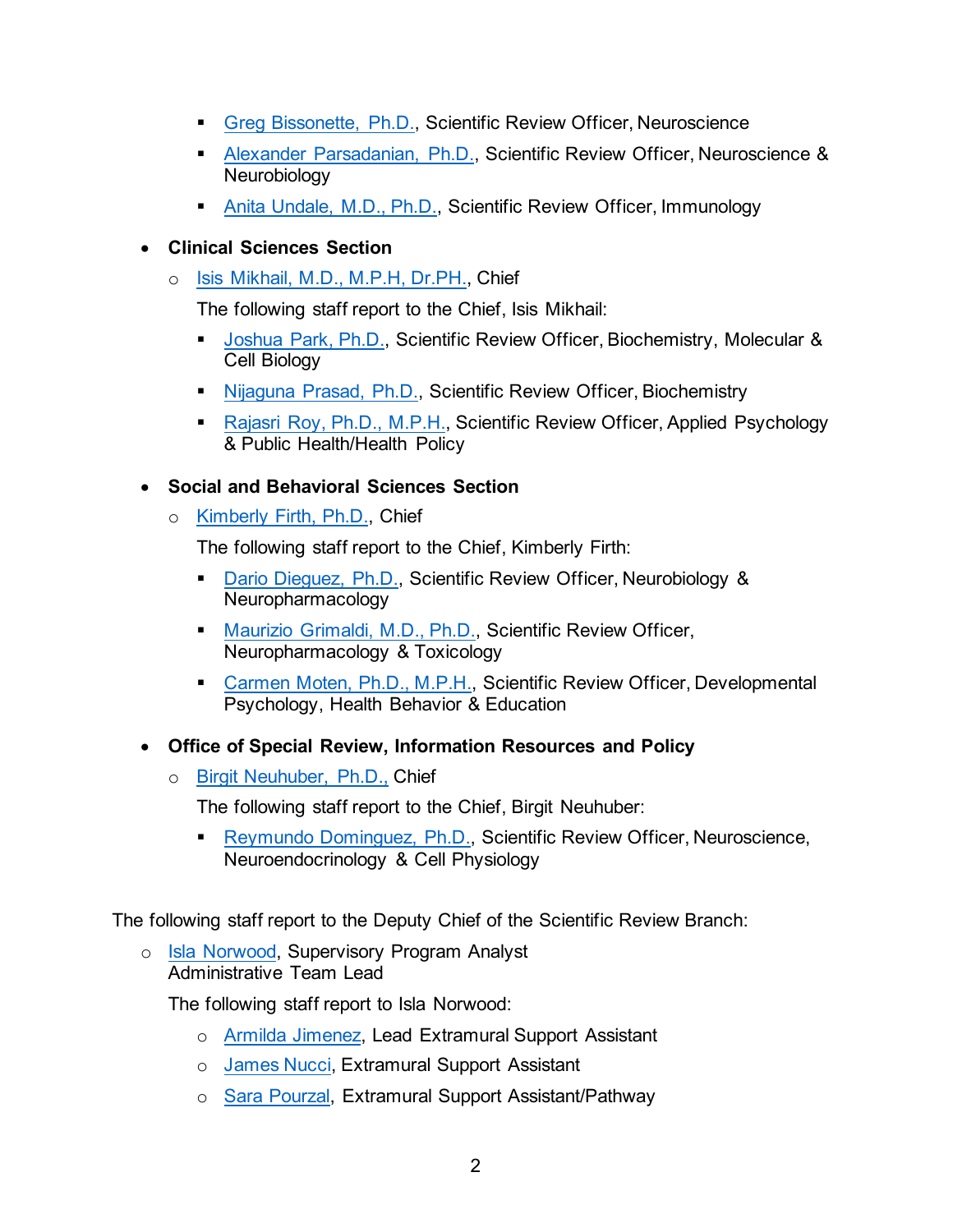o [Kenja Lewis,](https://www.nia.nih.gov/about/staff/lewis-kenja) Extramural Support Assistant

#### **Grants & Contracts Management Branch (GCMB) Organizational Chart**

A portrait photo is shown for [Traci Lafferty,](https://www.nia.nih.gov/about/staff/lafferty-traci) Chief Grants Management Officer

• [E.C. Melvin,](https://www.nia.nih.gov/about/staff/melvin-earl) Deputy Grants Management Officer

The following Supervisory Grants Management Specialists report to the Chief Grants Management Officer, Traci Lafferty.

o [Robin Laney,](https://www.nia.nih.gov/about/staff/laney-robin) Supervisory Grants Management Specialist, Division Support: DN

The following staff report to Robin Laney:

- **[Paolo Arguinzoni-Urrutia,](https://www.nia.nih.gov/about/staff/arguinzoni-urrutia-paolo) Grants Management Specialist**
- **[John Bladen,](https://www.nia.nih.gov/about/staff/bladen-john) Grants Management Specialist**
- **[Jennifer Edwards,](https://www.nia.nih.gov/about/staff/edwards-jennifer) Grants Management Specialist**
- **TBD, Grants Management Specialist**
- o [Kathleen Moy,](https://www.nia.nih.gov/about/staff/moy-kathleen) Supervisory Grants Management Specialist, Division Support: DN

The following staff report to Kathleen Moy:

- **[Priscilla Garner,](https://www.nia.nih.gov/about/staff/garner-priscilla) Grants Management Specialist**
- **[Richard Proper,](https://www.nia.nih.gov/about/staff/proper-richard) Grants Management Specialist**
- **[Luchelle Stubbs,](https://www.nia.nih.gov/about/staff/stubbs-luchelle) Grants Management Specialist**
- **[Mitchell Whitfield,](https://www.nia.nih.gov/about/staff/whitfield-mitchell) Grants Management Specialist**
- o [Jeni Smits,](https://www.nia.nih.gov/about/staff/smits-jeni) Supervisory Grants Management Specialist, Division Support: DN The following staff report to Jeni Smits:
	- **[Jermain Cooper,](https://www.nia.nih.gov/about/staff/cooper-jermain) Grants Management Specialist**
	- **[Heidi Young,](https://www.nia.nih.gov/about/staff/young-heidi) Grants Management Specialist**
	- [Glenda Edmonds](https://www.nia.nih.gov/about/staff/young-heidi) [C], Grants Management Specialist
	- **[Jeff Ball,](https://www.nia.nih.gov/about/staff/ball-jeffrey) Grants Management Specialist**

The following Supervisory Grants Management Specialists report to the Deputy Chief Grants Management Officer, E.C. Melvin.

o [Jessica Perez,](mailto:jessi.perez@nih.gov) Supervisory Grants Management Specialist, Division Support: DAB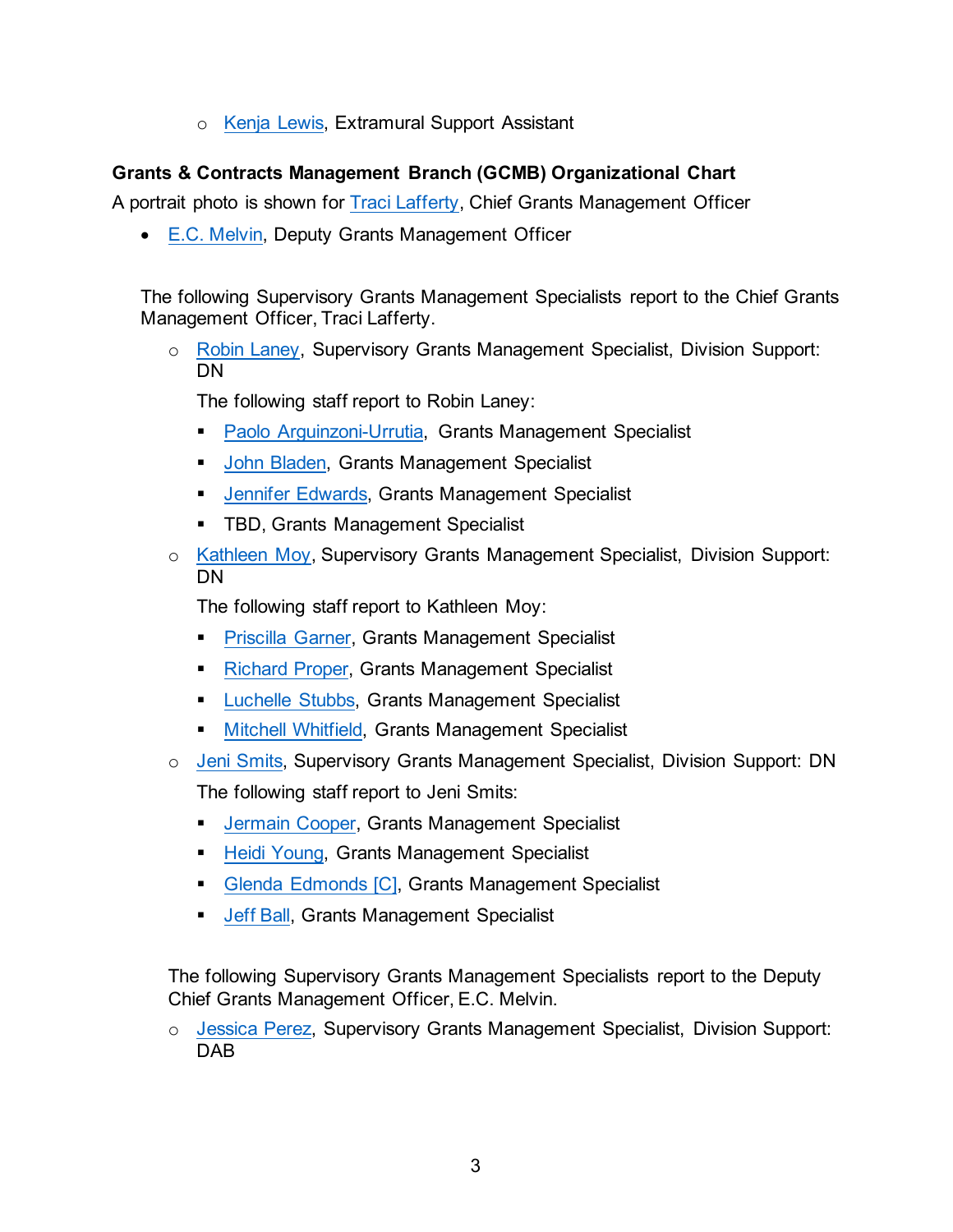The following staff report to Jessica Perez:

- **[Claire Cassard,](https://www.nia.nih.gov/about/staff/cassard-claire) Grants Management Specialist**
- **[Amiel Cruz,](https://www.nia.nih.gov/about/staff/cruz-amiel-mclain) Grants Management Specialist**
- **[Jill Morris,](https://www.nia.nih.gov/about/staff/morris-jillian) Grants Management Specialist**
- [Liz Yeomans,](https://www.nia.nih.gov/about/staff/yeomans-elizabeth) Grants Management Specialist
- o [Ryan Blakeney,](https://www.nia.nih.gov/about/staff/blakeney-ryan) Supervisory Grants Management Specialist, Division Support: DBSR

The following staff report to Ryan Blakeney:

- **[Maurice Koo,](https://www.nia.nih.gov/about/staff/koo-maurice) Grants Management Specialist**
- **[Megan Hancock,](https://www.nia.nih.gov/about/staff/hancock-megan) Grants Management Specialist**
- **[Terry Pham,](https://www.nia.nih.gov/about/staff/pham-terry) Grants Management Specialist**
- **[Lesa McQueen,](https://www.nia.nih.gov/about/staff/mcqueen-lesa) Grants Management Specialist**
- o TBD, Supervisory Grants Management Specialist, Division Support: DGCG The following staff report to this position:
	- **[Olusola Shoyelu,](https://www.nia.nih.gov/about/staff/shoyelu-olusola) Grants Management Specialist**
	- **[LaToya Proctor,](https://www.nia.nih.gov/about/staff/proctor-latoya) Grants Management Specialist**
	- [Dianne Murril,](mailto:Murril,%20Dianne%20(NIH/NIA/ERP)%20%5bE%5d%20%3cdianne.murril@nih.gov%3e) Grants Management Specialist
	- [Kevin Crist,](https://www.nia.nih.gov/about/staff/crist-kevin) Grants Management Specialist
- o [Phillip Smith,](https://www.nia.nih.gov/about/staff/smith-philip) Supervisory Grants Management Specialist, Division Support: **Multiple**

The following staff report to Phillip Smith:

- [Sade Onireti,](https://www.nia.nih.gov/about/staff/onireti-folasade) Grants Management Specialist
- [Natisha Rowe,](https://www.nia.nih.gov/about/staff/rowe-natisha) Grants Management Specialist
- **[Jorge Machuca,](https://www.nia.nih.gov/about/staff/machuca-jorge) Grants Management Specialist**
- **TBD, Grants Management Specialist**

## **Office of Strategic Extramural Programs (OSEP) Organizational Chart**

A portrait photo is shown for [Todd Haim, Ph.D.,](https://www.nia.nih.gov/about/staff/haim-todd) Director

• A portrait is shown for [Shoshana Kahana, Ph.D.,](https://www.nia.nih.gov/about/staff/kahana-shoshana) Deputy Director, who reports to Todd Haim.

The following staff report to Director Todd Haim:

o [Michael-David \(M-D\) Alphonsus Rodriguez Richardson Kerns, M.M., M.S.,](https://www.nia.nih.gov/about/staff/kerns-michael-david)  [Ph.D.,](https://www.nia.nih.gov/about/staff/kerns-michael-david) Program Officer, SBIR/STTR Applicant Inquiries